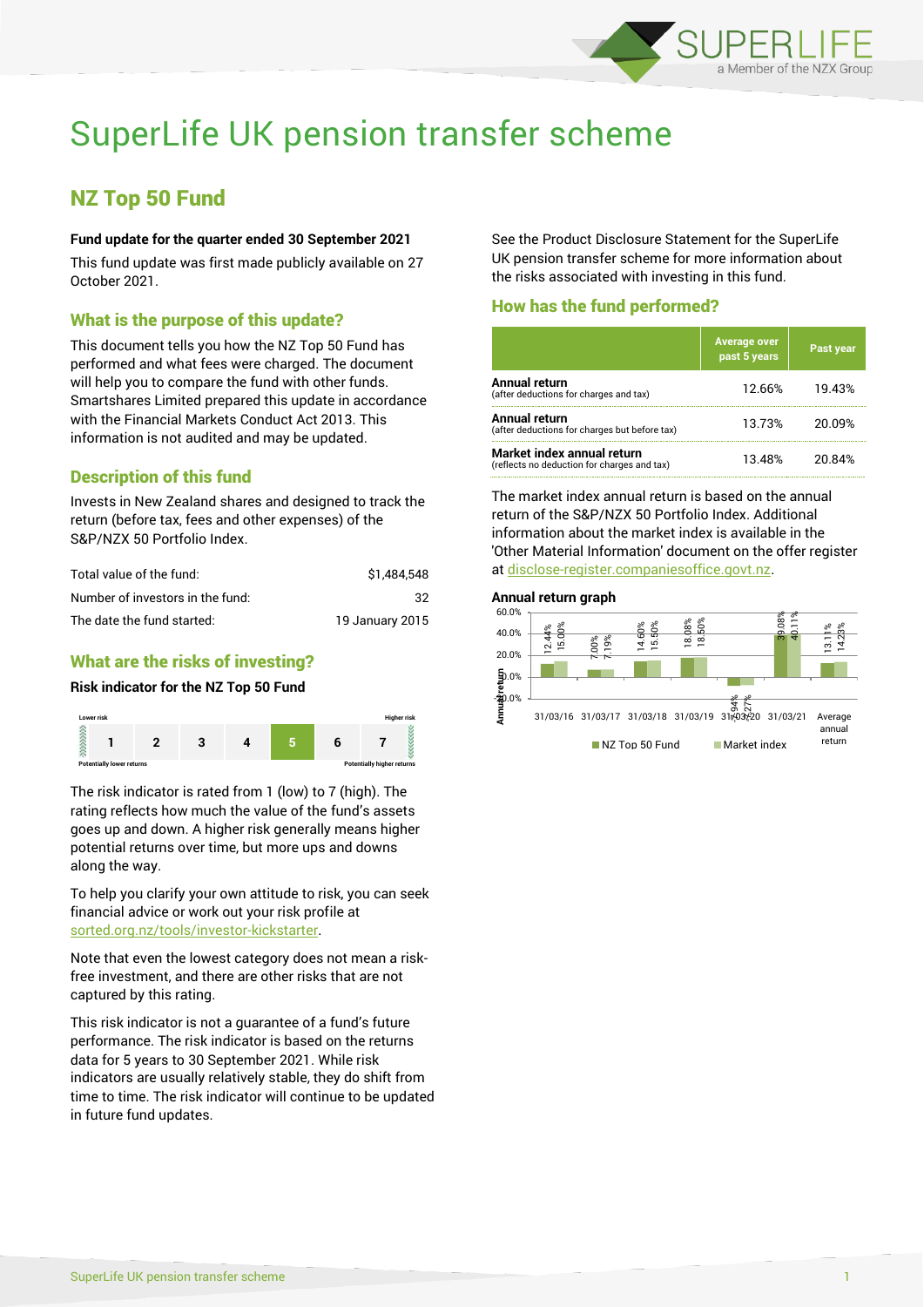

This shows the return after fund charges and tax for each year ending 31 March since the fund started. The last bar shows the average annual return since the fund started, up to 30 September 2021.

**Important:** This does not tell you how the fund will perform in the future.

Returns in this update are after tax at 28%.

# What fees are investors charged?

Investors in the NZ Top 50 Fund are charged fund charges. In the year to 31 March 2021 these were:

|                                                    | % per annum of fund's<br>net asset value |  |
|----------------------------------------------------|------------------------------------------|--|
| <b>Total fund charges</b>                          | <u>በ 60%</u>                             |  |
| Which are made up of:                              |                                          |  |
| <b>Total management and administration charges</b> | 0.60%                                    |  |
| Including:                                         |                                          |  |
| Manager's basic fee                                | በ 59%                                    |  |
| Other management and<br>administration charges     | 0.01%                                    |  |
| Other charges                                      | Dollar amount per investor               |  |
| Administration fee                                 | \$60 per annum                           |  |

Investors may also be charged individual action fees for specific actions or decisions (for example, for transferring money into the scheme from a UK pension scheme). See the Product Disclosure Statement for the SuperLife UK pension transfer scheme for more information about those fees.

The fees set out above include GST where applicable.

Small differences in fees and charges can have a big impact on your investment over the long term.

# Example of how this applies to an investor

Jess had \$10,000 in the fund at the start of the year and did not make any further contributions. At the end of the year, Jess received a return after fund charges were deducted of \$1,943 (that is 19.43% of her initial \$10,000). Jess paid other charges of \$60. This gives Jess a total return after tax of \$1,883 for the year.

# What does the fund invest in?

# **Actual investment mix**

This shows the types of assets that the fund invests in.



#### **Target investment mix**

This shows the mix of assets that the fund generally intends to invest in.

| <b>Asset Category</b>        | <b>Target asset mix</b> |
|------------------------------|-------------------------|
| Cash and cash equivalents    |                         |
| New Zealand fixed interest   |                         |
| International fixed interest |                         |
| Australasian equities        | 100.00%                 |
| International equities       |                         |
| Listed property              |                         |
| Unlisted property            |                         |
| Commodities                  |                         |
| Other                        |                         |